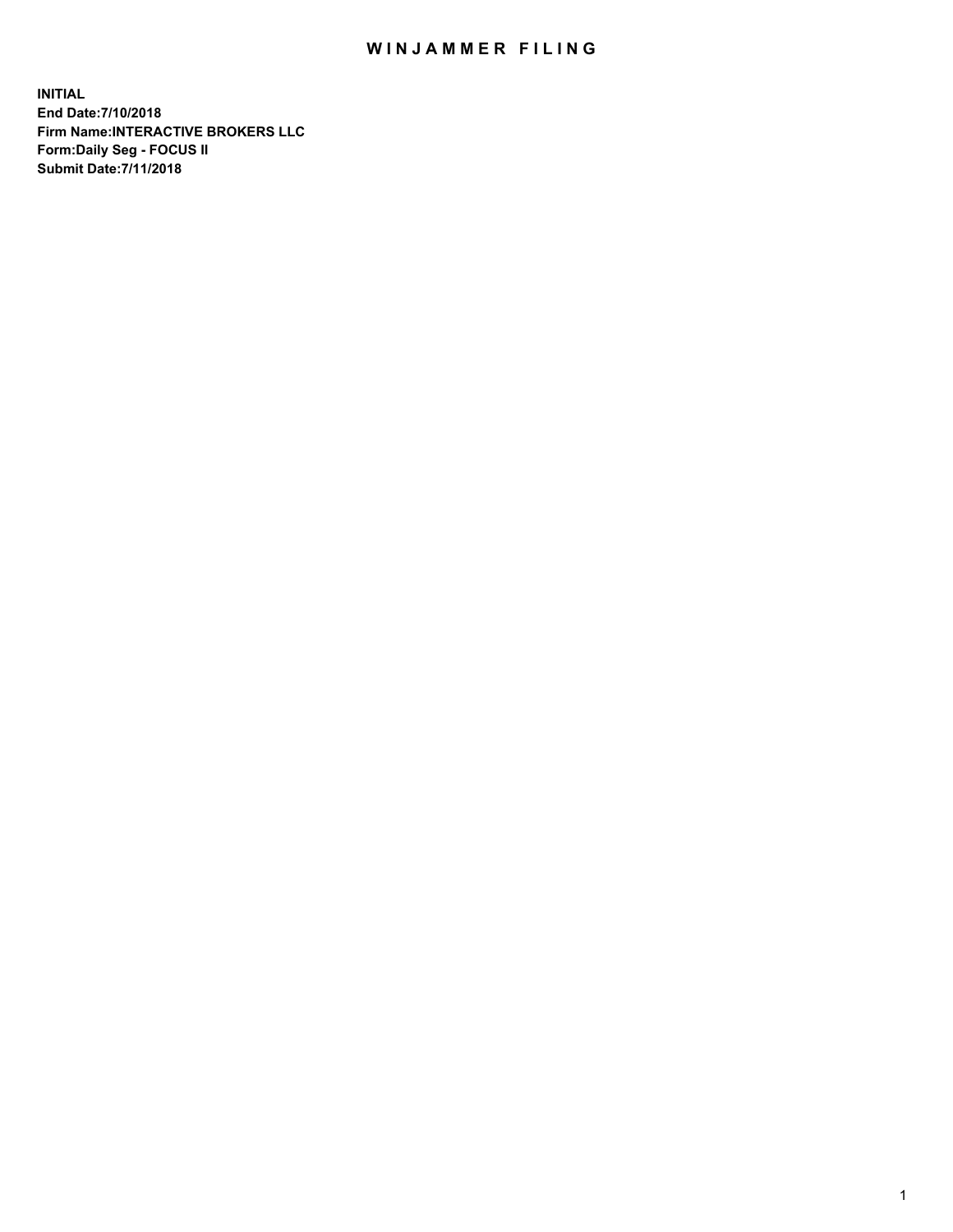**INITIAL End Date:7/10/2018 Firm Name:INTERACTIVE BROKERS LLC Form:Daily Seg - FOCUS II Submit Date:7/11/2018 Daily Segregation - Cover Page**

| Name of Company                                                                                                                                                                                                                                                                                                                | <b>INTERACTIVE BROKERS LLC</b>                                                                  |
|--------------------------------------------------------------------------------------------------------------------------------------------------------------------------------------------------------------------------------------------------------------------------------------------------------------------------------|-------------------------------------------------------------------------------------------------|
| <b>Contact Name</b>                                                                                                                                                                                                                                                                                                            | James Menicucci                                                                                 |
| <b>Contact Phone Number</b>                                                                                                                                                                                                                                                                                                    | 203-618-8085                                                                                    |
| <b>Contact Email Address</b>                                                                                                                                                                                                                                                                                                   | jmenicucci@interactivebrokers.c<br>om                                                           |
| FCM's Customer Segregated Funds Residual Interest Target (choose one):<br>a. Minimum dollar amount: ; or<br>b. Minimum percentage of customer segregated funds required:% ; or<br>c. Dollar amount range between: and; or<br>d. Percentage range of customer segregated funds required between:% and%.                         | $\overline{\mathbf{0}}$<br>$\overline{\mathbf{0}}$<br>155,000,000 245,000,000<br>0 <sub>0</sub> |
| FCM's Customer Secured Amount Funds Residual Interest Target (choose one):<br>a. Minimum dollar amount: ; or<br>b. Minimum percentage of customer secured funds required:% ; or<br>c. Dollar amount range between: and; or<br>d. Percentage range of customer secured funds required between:% and%.                           | $\overline{\mathbf{0}}$<br>0<br>80,000,000 120,000,000<br>0 <sub>0</sub>                        |
| FCM's Cleared Swaps Customer Collateral Residual Interest Target (choose one):<br>a. Minimum dollar amount: ; or<br>b. Minimum percentage of cleared swaps customer collateral required:% ; or<br>c. Dollar amount range between: and; or<br>d. Percentage range of cleared swaps customer collateral required between:% and%. | $\overline{\mathbf{0}}$<br><u>0</u><br>$\underline{0}$ $\underline{0}$<br>00                    |

Attach supporting documents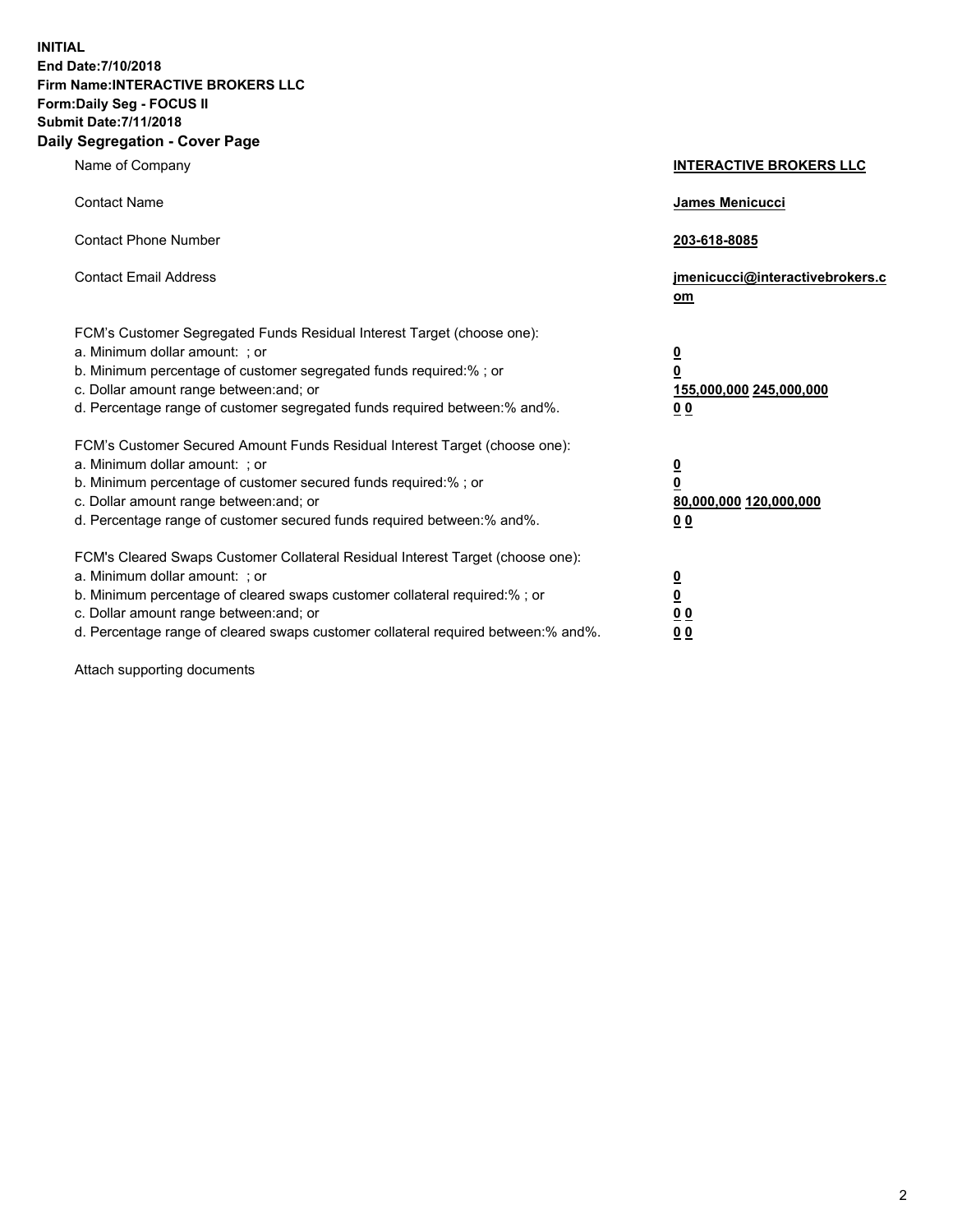## **INITIAL End Date:7/10/2018 Firm Name:INTERACTIVE BROKERS LLC Form:Daily Seg - FOCUS II Submit Date:7/11/2018 Daily Segregation - Secured Amounts**

|     | Daily Segregation - Secured Amounts                                                         |                                                 |
|-----|---------------------------------------------------------------------------------------------|-------------------------------------------------|
|     | Foreign Futures and Foreign Options Secured Amounts                                         |                                                 |
|     | Amount required to be set aside pursuant to law, rule or regulation of a foreign            | $Q$ [7305]                                      |
|     | government or a rule of a self-regulatory organization authorized thereunder                |                                                 |
| 1.  | Net ledger balance - Foreign Futures and Foreign Option Trading - All Customers             |                                                 |
|     | A. Cash                                                                                     | 455,634,810 [7315]                              |
|     | B. Securities (at market)                                                                   | $0$ [7317]                                      |
| 2.  | Net unrealized profit (loss) in open futures contracts traded on a foreign board of trade   | -10,776,396 [7325]                              |
| 3.  | Exchange traded options                                                                     |                                                 |
|     | a. Market value of open option contracts purchased on a foreign board of trade              | 322,572 [7335]                                  |
|     | b. Market value of open contracts granted (sold) on a foreign board of trade                | -77,441 <sub>[7337]</sub>                       |
| 4.  | Net equity (deficit) (add lines 1. 2. and 3.)                                               | 445,103,545 [7345]                              |
| 5.  | Account liquidating to a deficit and account with a debit balances - gross amount           | 2,383 [7351]                                    |
|     | Less: amount offset by customer owned securities                                            | 0 [7352] 2,383 [7354]                           |
| 6.  | Amount required to be set aside as the secured amount - Net Liquidating Equity              | 445,105,928 [7355]                              |
|     | Method (add lines 4 and 5)                                                                  |                                                 |
| 7.  | Greater of amount required to be set aside pursuant to foreign jurisdiction (above) or line | 445,105,928 [7360]                              |
|     | 6.                                                                                          |                                                 |
|     | FUNDS DEPOSITED IN SEPARATE REGULATION 30.7 ACCOUNTS                                        |                                                 |
| 1.  | Cash in banks                                                                               |                                                 |
|     | A. Banks located in the United States                                                       | 84,356,105 [7500]                               |
|     | B. Other banks qualified under Regulation 30.7                                              | 0 [7520] 84,356,105 [7530]                      |
| 2.  | Securities                                                                                  |                                                 |
|     | A. In safekeeping with banks located in the United States                                   | 371,798,945 [7540]                              |
|     | B. In safekeeping with other banks qualified under Regulation 30.7                          | 0 [7560] 371,798,945 [7570]                     |
| 3.  | Equities with registered futures commission merchants                                       |                                                 |
|     | A. Cash                                                                                     | $0$ [7580]                                      |
|     | <b>B.</b> Securities                                                                        | $0$ [7590]                                      |
|     | C. Unrealized gain (loss) on open futures contracts                                         | $0$ [7600]                                      |
|     | D. Value of long option contracts                                                           | $0$ [7610]                                      |
| 4.  | E. Value of short option contracts                                                          | 0 [7615] 0 [7620]                               |
|     | Amounts held by clearing organizations of foreign boards of trade<br>A. Cash                |                                                 |
|     | <b>B.</b> Securities                                                                        | $0$ [7640]                                      |
|     | C. Amount due to (from) clearing organization - daily variation                             | $0$ [7650]<br>$0$ [7660]                        |
|     | D. Value of long option contracts                                                           | $0$ [7670]                                      |
|     | E. Value of short option contracts                                                          | 0 [7675] 0 [7680]                               |
| 5.  | Amounts held by members of foreign boards of trade                                          |                                                 |
|     | A. Cash                                                                                     | 111,942,550 [7700]                              |
|     | <b>B.</b> Securities                                                                        | $0$ [7710]                                      |
|     | C. Unrealized gain (loss) on open futures contracts                                         | 4,748,289 [7720]                                |
|     | D. Value of long option contracts                                                           | 322,572 [7730]                                  |
|     | E. Value of short option contracts                                                          | <u>-77,441</u> [7735] <u>107,439,392</u> [7740] |
| 6.  | Amounts with other depositories designated by a foreign board of trade                      | 0 [7760]                                        |
| 7.  | Segregated funds on hand                                                                    | $0$ [7765]                                      |
| 8.  | Total funds in separate section 30.7 accounts                                               | 563,594,442 [7770]                              |
| 9.  | Excess (deficiency) Set Aside for Secured Amount (subtract line 7 Secured Statement         | 118,488,514 [7380]                              |
|     | Page 1 from Line 8)                                                                         |                                                 |
| 10. | Management Target Amount for Excess funds in separate section 30.7 accounts                 | 80,000,000 [7780]                               |
| 11. | Excess (deficiency) funds in separate 30.7 accounts over (under) Management Target          | 38,488,514 [7785]                               |
|     |                                                                                             |                                                 |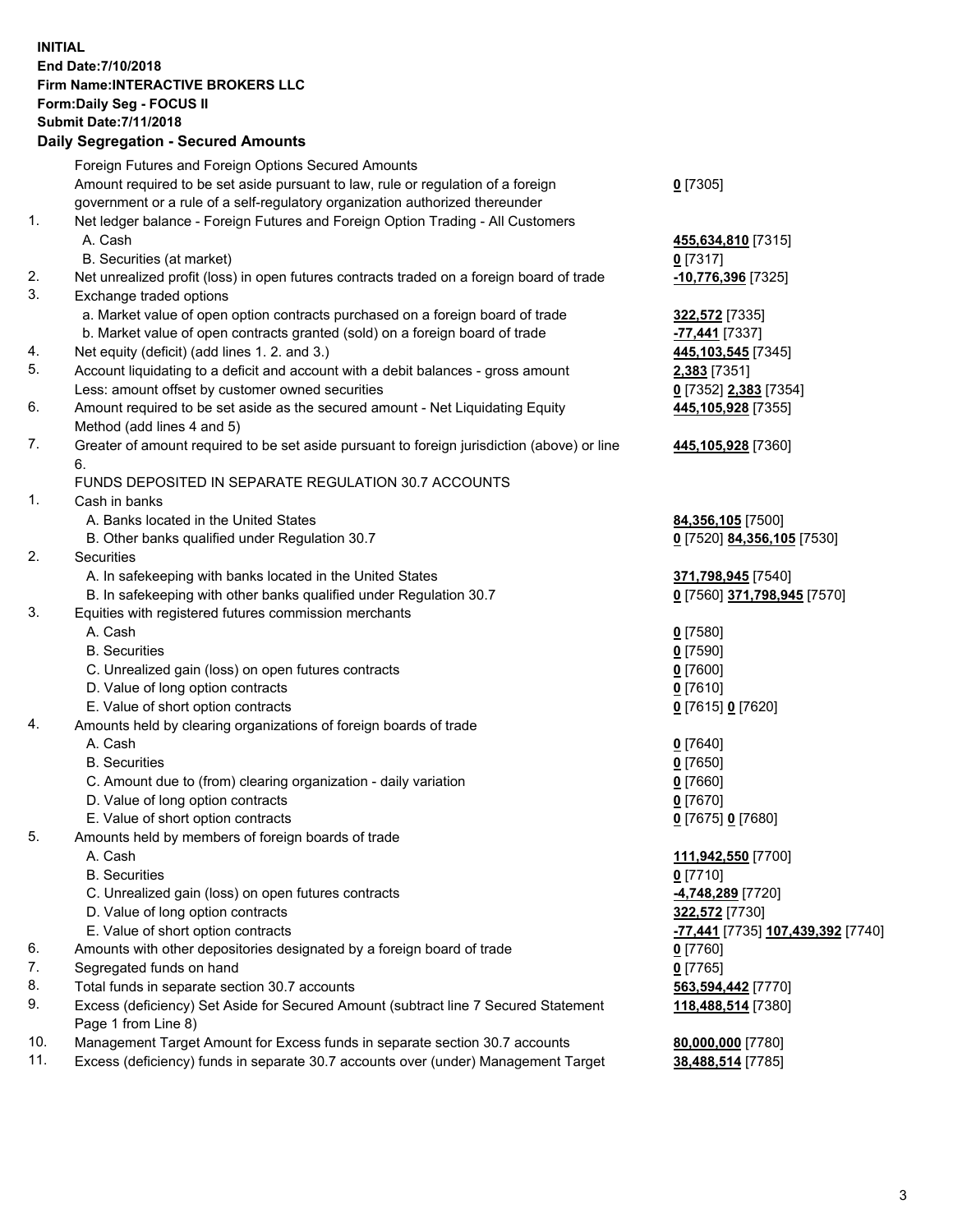**INITIAL End Date:7/10/2018 Firm Name:INTERACTIVE BROKERS LLC Form:Daily Seg - FOCUS II Submit Date:7/11/2018 Daily Segregation - Segregation Statement** SEGREGATION REQUIREMENTS(Section 4d(2) of the CEAct) 1. Net ledger balance A. Cash **3,975,087,397** [7010] B. Securities (at market) **0** [7020] 2. Net unrealized profit (loss) in open futures contracts traded on a contract market **12,181,989** [7030] 3. Exchange traded options A. Add market value of open option contracts purchased on a contract market **212,992,595** [7032] B. Deduct market value of open option contracts granted (sold) on a contract market **-219,539,138** [7033] 4. Net equity (deficit) (add lines 1, 2 and 3) **3,980,722,843** [7040] 5. Accounts liquidating to a deficit and accounts with debit balances - gross amount **165,775** [7045] Less: amount offset by customer securities **0** [7047] **165,775** [7050] 6. Amount required to be segregated (add lines 4 and 5) **3,980,888,618** [7060] FUNDS IN SEGREGATED ACCOUNTS 7. Deposited in segregated funds bank accounts A. Cash **910,129,153** [7070] B. Securities representing investments of customers' funds (at market) **2,097,368,580** [7080] C. Securities held for particular customers or option customers in lieu of cash (at market) **0** [7090] 8. Margins on deposit with derivatives clearing organizations of contract markets A. Cash **21,724,684** [7100] B. Securities representing investments of customers' funds (at market) **1,159,476,538** [7110] C. Securities held for particular customers or option customers in lieu of cash (at market) **0** [7120] 9. Net settlement from (to) derivatives clearing organizations of contract markets **1,242,682** [7130] 10. Exchange traded options A. Value of open long option contracts **213,103,936** [7132] B. Value of open short option contracts **-219,672,288** [7133] 11. Net equities with other FCMs A. Net liquidating equity **0** [7140] B. Securities representing investments of customers' funds (at market) **0** [7160] C. Securities held for particular customers or option customers in lieu of cash (at market) **0** [7170] 12. Segregated funds on hand **0** [7150] 13. Total amount in segregation (add lines 7 through 12) **4,183,373,285** [7180] 14. Excess (deficiency) funds in segregation (subtract line 6 from line 13) **202,484,667** [7190] 15. Management Target Amount for Excess funds in segregation **155,000,000** [7194] **47,484,667** [7198]

16. Excess (deficiency) funds in segregation over (under) Management Target Amount Excess